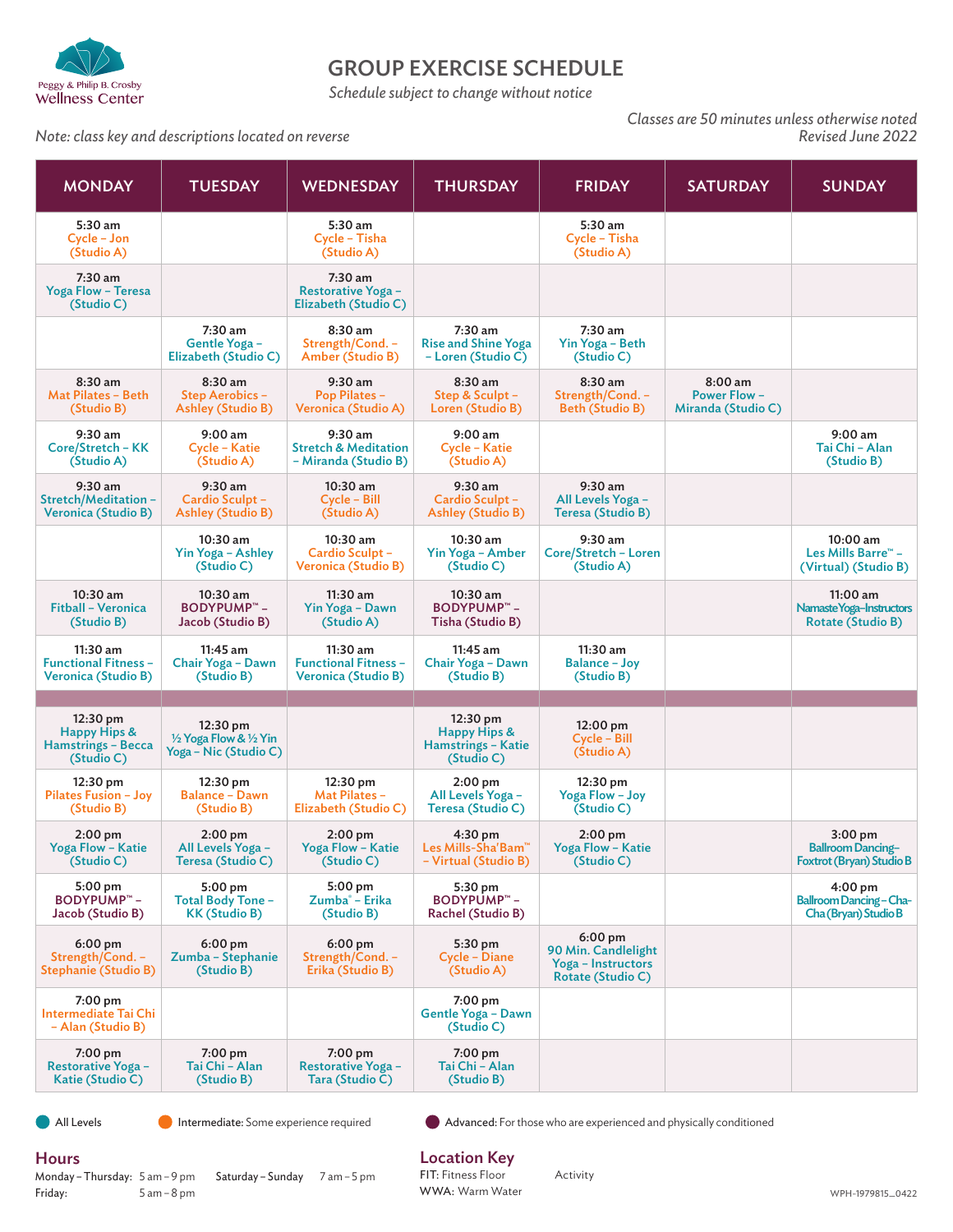### Group Exercise

All Levels Yoga Slow-paced flow with a focus on the foundations of postures. The class has a combination of mobility, strength, and alignment drills that enhance any level .

Balance Fall prevention exercises designed for people who are unsteady on their feet, are worried about falling or have had a fall. This class focus is on the exercises to improve your balance and confidence.

Ballroom Dancing Learn the basics of some of the most popular styles of dance. Build your repertoire of dance moves each week. No partner needed. Comfortable shoes are recommended.

Cardio Sculpt Use weights, resistance bands as well as fun choreography to build muscle, boost your metabolism and sculpt the body. No experience required. All levels welcome.

**Chair Yoga** A gentle form of yoga that can be done while sitting. Some poses can also be done standing using a chair for support. Help improve your flexibility, concentration and strength, while boosting your mood, and reducing stress and joint strain.

Core Stretch This class will focus on the core and back muscles to help stabilize your spine, prevent back pain, and keep you moving safely. All fitness levels are welcome.

Cycling Low to High intervals to improves strength, balance and coordination. Ideal form of exercise if you have osteoarthritis, because it is a low-impact exercise that places little stress on joints.

Fitball Exercise/Stability ball is used to execute exercise, while laying on the ground and or standing. The stability ball can strengthen the core (abdominal and lower back muscles). These muscles are used to perform daily activities.

Functional Fitness -(Fun Fit) Improve strength and mobility to aid with activities of daily living. This is done by exercising through all ranges of motion using little or no weight and light stretching.

Gentle Yoga Anyone new to yoga or those who are interested in a gentle practice. Simple flowing sequences warm up the body while slower paced movements focus on alignment, strength, balance, and flexibility.

Happy Hips & Hamstrings Yoga class designed to help stretch, release and mobilize your hips and hamstrings. Slow flow moving practice.

Happy Hour Yoga Release the week's stressful energy and finish it off with a warm dynamic flow. Designed to realign the body, balance the mind for the weekend ahead. All fitness levels are welcome.

Les Mills-Barre™ A modern version of classic balletic training. This 30-minute workout is designed to shape and tone postural muscles while building core strength.

Les Mills-BodyPump™ A fast-paced workout using barbells, plates and our own body weight. Using "The Rep Effect" A proven formula of incorporating high repetitions and light weights to work all major muscle groups.

Les Mills-Sha'Bam<sup>™</sup> A fun-loving, insanely addictive dance workout. SHA'BAM is an ego-free zone – no dance experience required.

Namaste Yoga *Namaste* translates as "the light in me bows to the light in you." This Hatha style yoga class aims to balance these two energies. This class will typically involve a set of physical poses and breathing technique that are practiced more slowly and with more static posture holds.

Mat Pilates Low-impact exercise with precise movements and breathe control. This class will help to engage the core to strengthen muscles while improving postural alignment and flexibility.

Pop Pilates A total body class with defining moves choreographed to upbeat pop songs. This intense mat-based workout challenges students to rhythmically flow from one exercise to the next. All levels welcome.

Power Flow Yoga A powerful, energetic form of yoga where students fluidly move from one pose to the next while connecting their breathing to their movements.

Restorative Yoga Restful practice that is all about slowing down and opening your body through a series of yoga poses. Holding stationary in poses through movement of breath.

Rise and Shine Yoga Ease yourself awake with gentle movements. Meditation in motion with classic sun salutations, postures to increase life force energy, flexibility, and strength. Create an upbeat morning routine that sets you up for your happiest day.

Step Aerobic Learn the basic movements for step aerobics foundation to fit your steps in and get a fun cardio boost at the same time. No experience required. All levels welcome.

Strength and Conditioning Designed to increase physical strength through weight-bearing and resistance exercises, as well as endurance of skeletal muscles.

Step & Sculpt Learn the basic movements for step aerobics foundation. Weights optional to add a strength component.

**Stretch and Meditation** Stretch the body, and relax the mind with mindful stretching. Taking time to focus on slowing down the mind, your breath deepens to help increase blood flow.

Tai Chi Learn the basis of tai chi to improve posture, reduce stress and understand the mind-body connection.

Tai Chi (Intermediate) Take your skills to the next level with new concepts introduced to progress to a deeper and more internal understanding and practice.

Total Body Tone Low-impact, weight lifting class. Work all major muscle groups and focus on excellent form for a safe and effective workout.

Yin Yoga A slow-paced asanas (postures) practice, supportive stretching style using props to release tension that are held for longer periods of time than in other, stretch connective tissues and relax the entire body.

Yoga flow A Vinyasa Flow style class, has focus on transitions and movements. Poses are strung together to form fluid sequence of movement with less time spent in stationary poses.

Zumba<sup>®</sup> Fitness Zumba® is a fitness program that combines Latin and international music with dance moves. Zumba routines incorporate interval training — alternating fast and slow rhythms — to help improve cardiovascular fitness.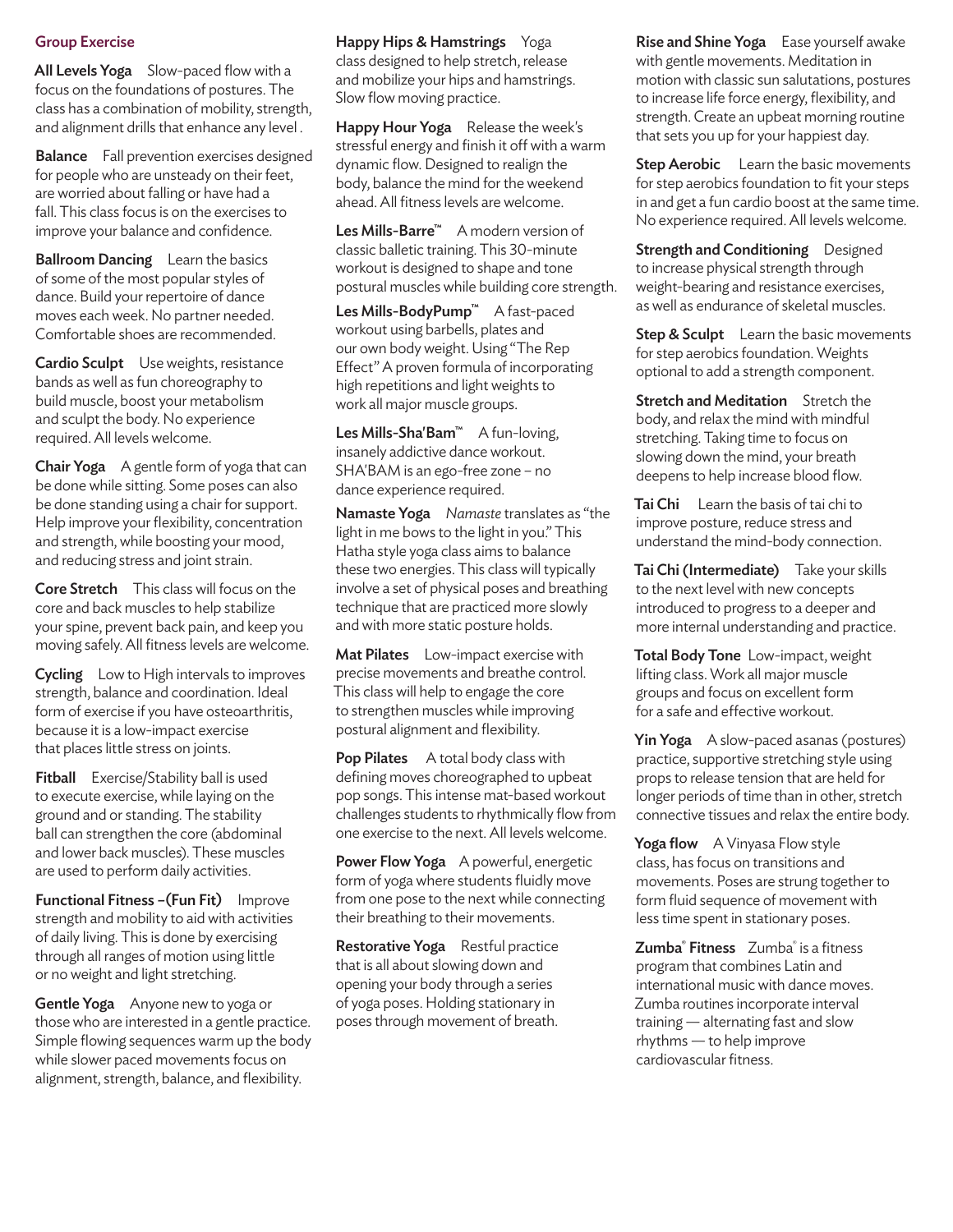

# AQUATICS SCHEDULE

*Schedule subject to change without notice*

#### *Note: class key and descriptions located on reverse*

*Classes are 50 minutes unless otherwise noted*

| <b>MONDAY</b>                                                           | <b>TUESDAY</b>                                 | <b>WEDNESDAY</b>                          | <b>THURSDAY</b>                                   | <b>FRIDAY</b>                                                   | <b>SATURDAY</b>                          | <b>SUNDAY</b> |
|-------------------------------------------------------------------------|------------------------------------------------|-------------------------------------------|---------------------------------------------------|-----------------------------------------------------------------|------------------------------------------|---------------|
|                                                                         | $6:30$ am<br><b>Drenched - Emma</b><br>(WWA)   |                                           | $6:30$ am<br><b>Drenched - Emma</b><br>(WWA)      |                                                                 |                                          |               |
| $8:00$ am<br>Taquata - Diane<br>(WWA)                                   | $8:00$ am<br>Aqua Fitness -<br>Loren (WWA)     | $8:00$ am<br>Taquata - Diane<br>(WWA)     | $8:00$ am<br>Aqua Fitness -<br>Emma (WWA)         | 8:00 am<br>Aqua Fitness -<br>Loren (WWA)                        | 8:00 am<br>Taquata -<br>Diane (WWA)      |               |
| $9:00$ am<br>Agua Fitness -<br>Diane (WWA)                              | $9:00$ am<br>Agua Fitness -<br>Loren (WWA)     | $9:00$ am<br>H20 Workout -<br>Diane (WWA) | $9:00$ am<br>Aqua Fitness -<br>Emma (WWA)         | $9:00$ am<br><b>Agua Fitness -</b><br>Emma (WWA)                | $9:00$ am<br>Aqua Party -<br>Diane (WWA) |               |
| $10:00$ am<br><b>Agua Arthritis</b><br><b>Movement - Diane</b><br>(WWA) | $10:00$ am<br>Aqua Fitness -<br>Veronica (WWA) | 10:00 am<br>Aqua Yoga -<br>Dawn (WWA)     | 10:00 am<br>H20 Workout -<br>Diane (WWA)          | $10:00$ am<br><b>Agua Arthritis</b><br>Movement - Beth<br>(WWA) |                                          |               |
| 11:00 am<br>Aqua Fitness -<br>Loren (WWA)                               |                                                |                                           | 11:00 am<br>H20 Workout -<br>Diane (WWA)          | 11:00 am<br>Aqua Fitness -<br>Veronica (WWA)                    |                                          |               |
|                                                                         |                                                |                                           |                                                   |                                                                 |                                          |               |
|                                                                         |                                                |                                           |                                                   |                                                                 |                                          |               |
| 6:30 pm<br>Aqua Fitness -<br>Yvonne (WWA)                               | 6:30 pm<br><b>Agua Fitness - Nick</b><br>(WWA) |                                           | $6:30 \text{ pm}$<br>Agua Fitness -<br>Diane(WWA) |                                                                 |                                          |               |

| Physical Therapy Warm Water Activity Pool Schedule |                                       |                                       |                                       |                                       |                 |               |
|----------------------------------------------------|---------------------------------------|---------------------------------------|---------------------------------------|---------------------------------------|-----------------|---------------|
| <b>MONDAY</b>                                      | <b>TUESDAY</b>                        | <b>WEDNESDAY</b>                      | <b>THURSDAY</b>                       | <b>FRIDAY</b>                         | <b>SATURDAY</b> | <b>SUNDAY</b> |
| $12:00 - 1:00$ pm<br>$3:00 - 4:00$ pm              | $12:00 - 1:00$ pm<br>$1:00 - 2:00$ pm | $12:00 - 1:00$ pm<br>$3:00 - 4:00$ pm | $12:00 - 1:00$ pm<br>$1:00 - 2:00$ pm | $12:30 - 1:30$ pm<br>$3:00 - 4:00$ pm |                 |               |

Members are able to utilize the WWA pool during Physical Therapy.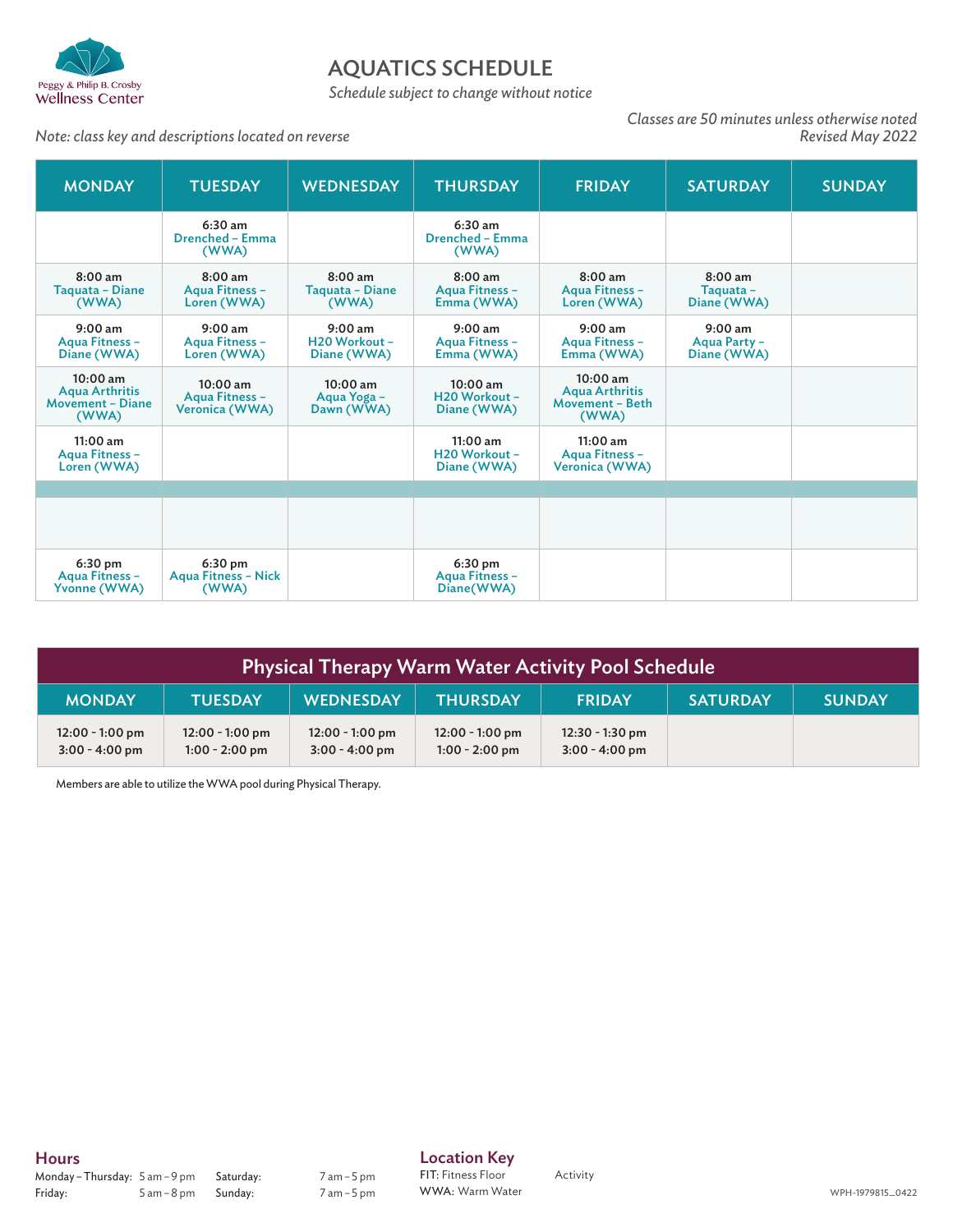### **Aquatics**

H<sub>2</sub>O Groove Using body toning choreography to strengthen the core, help coordination, mobility, endurance, and balance.

H<sub>2</sub>O Workout Come join the challenge. Enjoy moving the water with dumbbells, noodles (optional) lots of cardio activity with timed high energizing intervals. Lots of resistance, building power and strength. Low impact to high intensity. All levels welcome, with lots of modifications. Great music to 'make you want to dance and keep movin'!

Aqua Arthritis Movement All level, low impact class using movements to help reduce pain and stiffness in joints while restoring muscle strength with full range of motion, balance and coordination.

Aqua Fitness Challenge yourself in a low to high-impact class where water resistance improves strength and stamina. No experience required. All levels welcome. Use of equipment optional.

Aqua Party Come on, let's do the twist! This cardio style class will have you splashing and laughing your way into a great day. All levels welcome.

Aqua Yoga Breathing exercises combined with physical postures to enhance balance, flexibility,muscle strength and general relaxation.

Drenched Incorporating HIIT and Tabatas moves to ignite calorie burn to start your day. Interval training workout til you're *drenched* by the end of class.

Taquata "Tabata" gets WET in this High Intensity Interval Training workout in shallow water